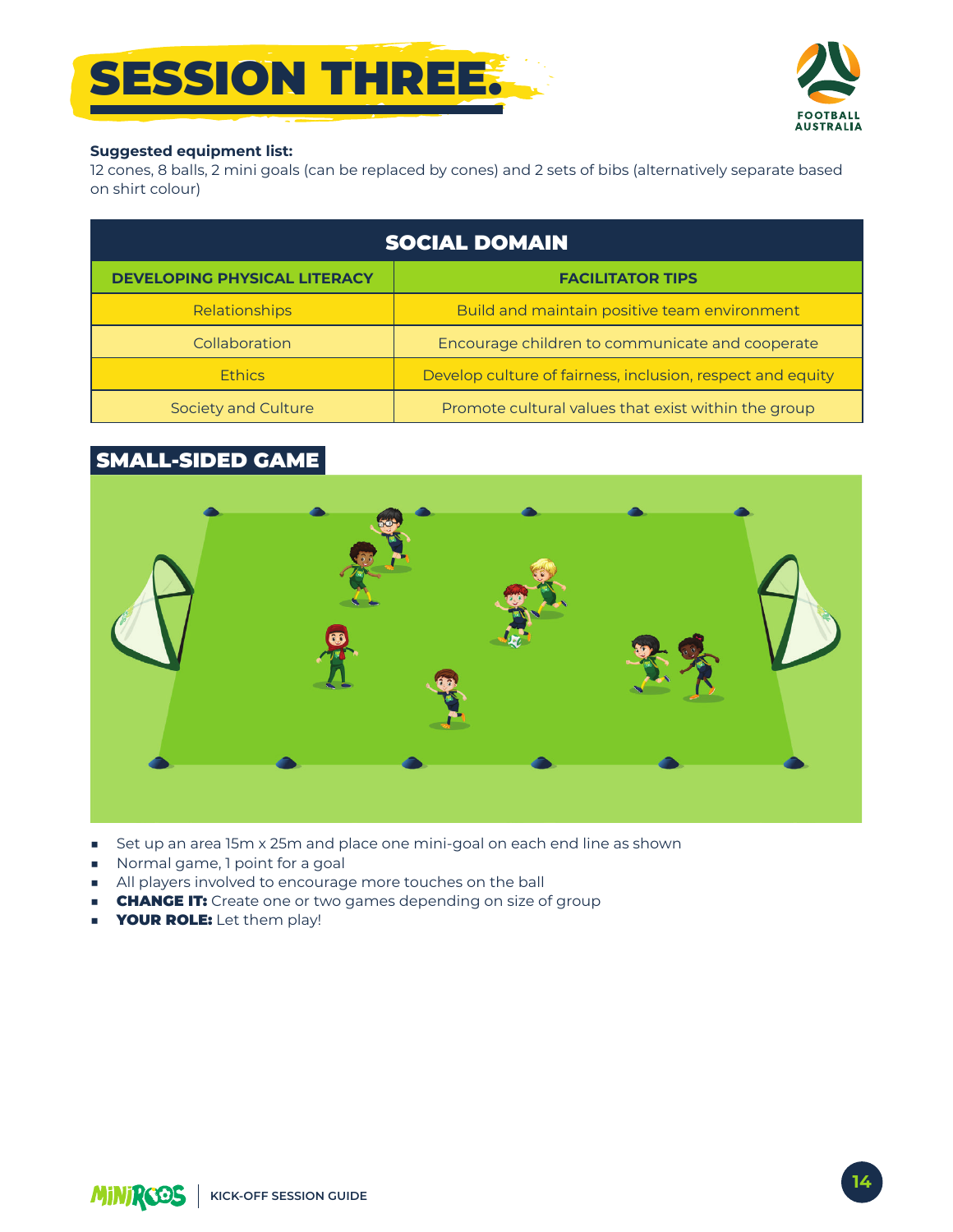### **SESSION THREE:**



FUN FOOTBALL GAME: KNOCK IT OFF



- Split players into two teams and have three balls placed on cones at each end as shown
- Teams attempt to knock balls off cones on the opponents' line with a pass
- Team who knocks all three balls off cones first wins the game and then repeat sequence
- **CHANGE IT:** Increase or decrease the size of the field
- **YOUR ROLE:** Praise and encourage desired actions (e.g. running with ball at speed) without stopping the game

#### SMALL-SIDED GAME (WITH VARIATION)



- Set up an area 15m x 25m and place one mini-goal on each end line as shown
- Normal game, 1 point for a goal
- **VARIATION:** A goal is worth 3 points if a different player scores the next goal for their team
- **CHANGE IT:** Create one or two games depending on size of group
- **YOUR ROLE:** Encourage all children to get on the ball. Praise desired actions (e.g. scoring a goal, running with the ball) without stopping the game